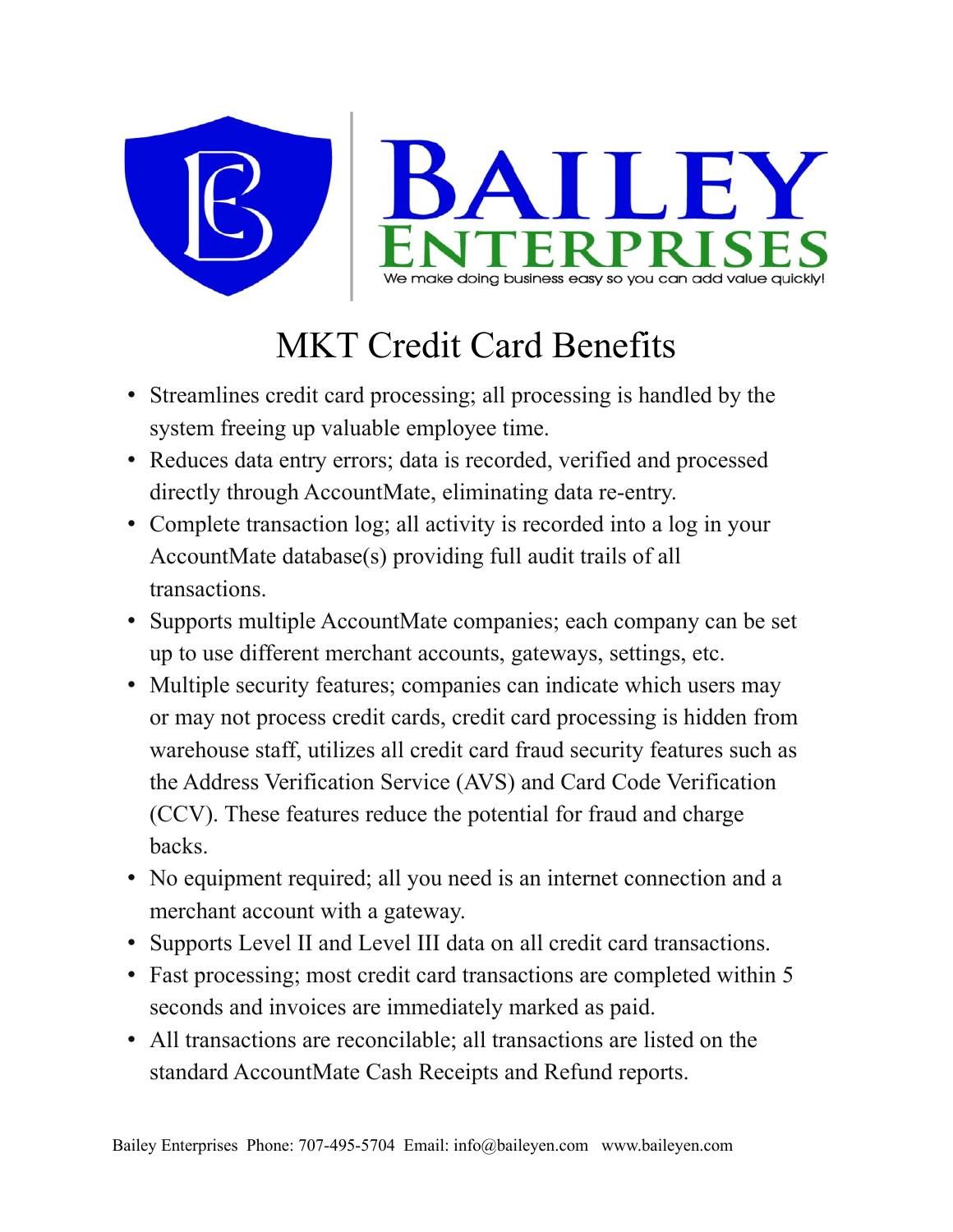- Sensitive credit card data is encrypted in the AccountMate databases.
- Allows the application of open credits to invoices and shipments before the customer's credit card is charged.

## **MKT Credit Card Features**

MKT Credit Card provides Secure Internet Protocol (IP) payment functionality that enables your company to authorize, settle and manage credit card transactions anytime, anywhere, directly within AccountMate. MKT Credit Card provides secure credit card processing between AccountMate and your payment gateway. This fully integrated program for AccountMate provides fast, reliable and secure passage for transaction data via a Transport Layer Security (TLS) Internet Protocol (IP) connection and manages the complexity of payment information to the appropriate credit card gateways and processors.

**Create Sales Order / Sales Quote**: When entering orders users can enter and verify the required credit card information by clicking on the credit card button. The verification of the credit card information can be enforced so that the order cannot be saved if the credit card is invalid, declined, etc. The user can also indicate if any Open Credits should be applied to the transaction before the customer's credit card is processed.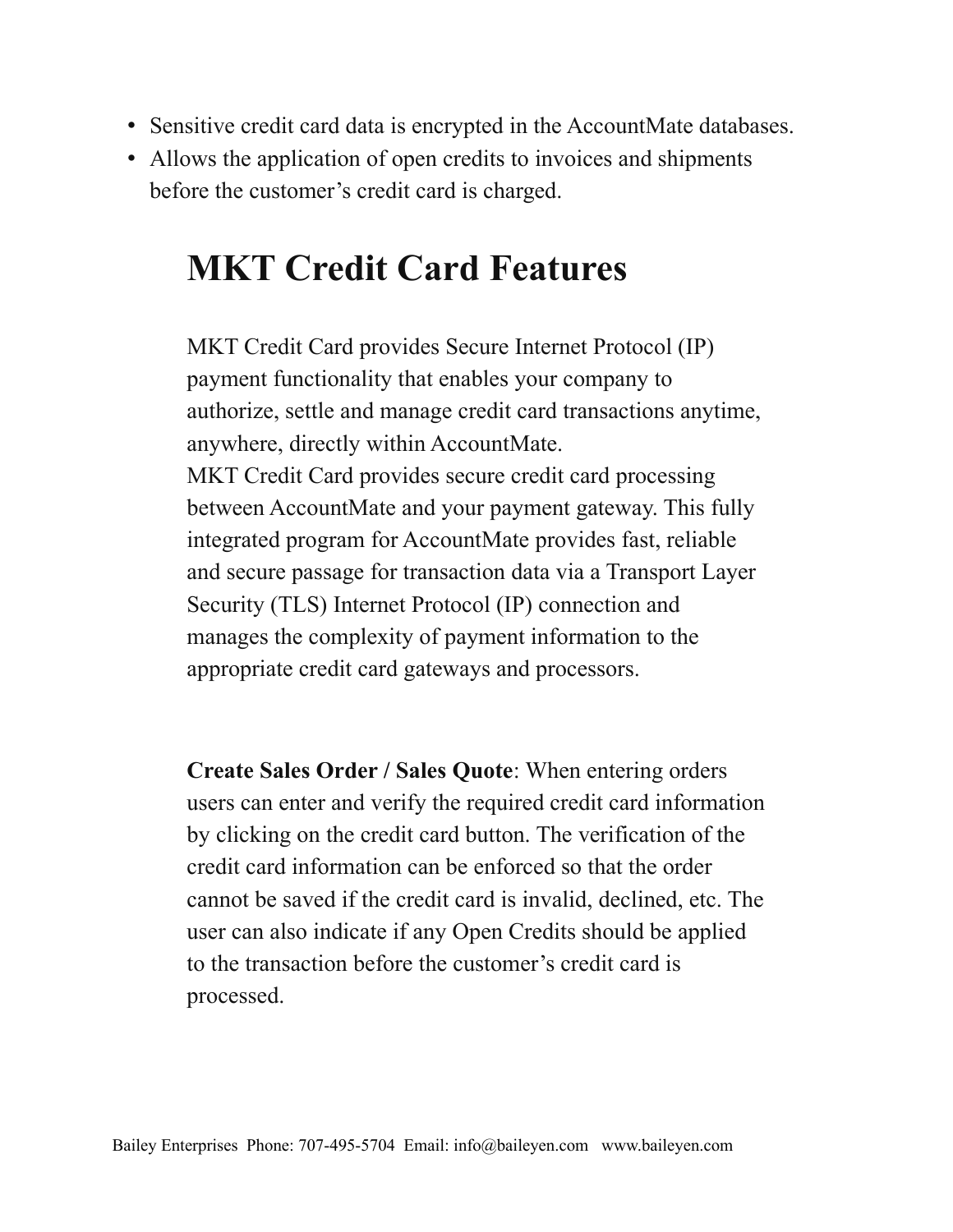**Approve Sales Quote**: When the user clicks on the "Approve" button the verification of the credit card information can be enforced so that the sales quote cannot be approved if the credit card is invalid, declined, etc.

**Ship Sales Order and Approve Advanced Billing**: When an order is shipped, the credit card transaction is processed, and the sale is completed. If the credit card is invalid or the transaction is declined the shipper will not be able to ship the sales order in AccountMate.

**Create Invoice**: When entering invoices users can enter and verify the required credit card information by clicking on the credit card button. The credit card transaction is processed when the invoice is saved. If the credit card is invalid or the transaction is declined the user will not be able to save the invoice. The user can also indicate if any Open Credits should be applied to the transaction before the customer's credit card is processed.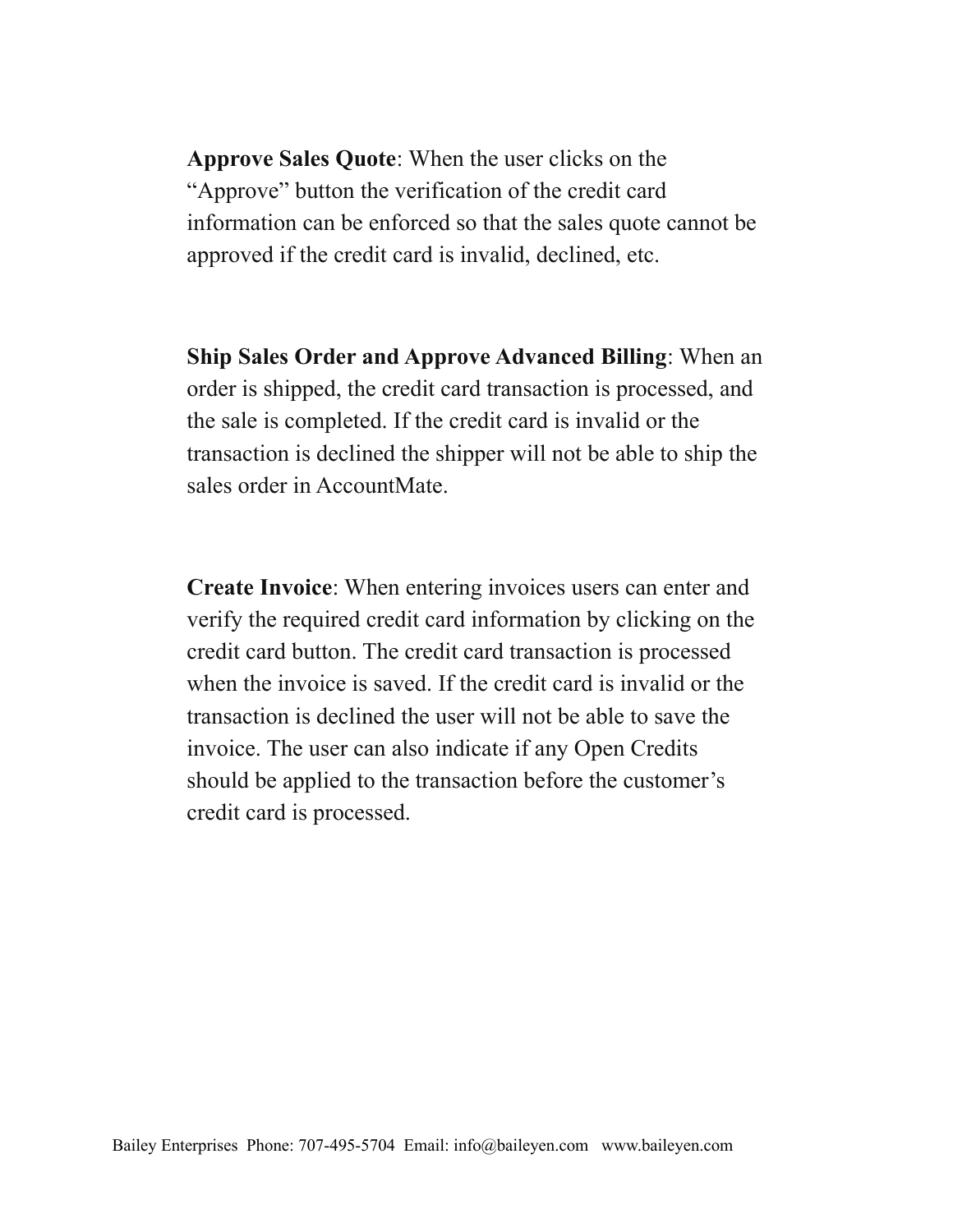## **Apply Payment and Apply Advanced Billing Payment**:

When posting payments the users can enter and verify the required credit card information by clicking on the credit card button. The credit card transaction is processed when the payment is saved. If the credit card is invalid or the transaction is declined the user will not be able to save the payment. With this feature multiple invoices can be paid by one credit card transaction.

Please note that this option is only required if the charge is not processed during the Ship Sales Order or Create Invoice.

**Customer Maintenance**: Users can review the list of credit cards, add, edit or even delete them. The credit card information is separate from the standard AccountMate credit card information and encrypted.

**Void Payment**: When voiding payments the users can verify the credit card information from the original transaction by clicking on the new credit card button. The credit card transaction is either voided or refunded depending on how long ago the original credit card transaction was processed. A credit card payment can typically be voided up to 120 days after the original transaction.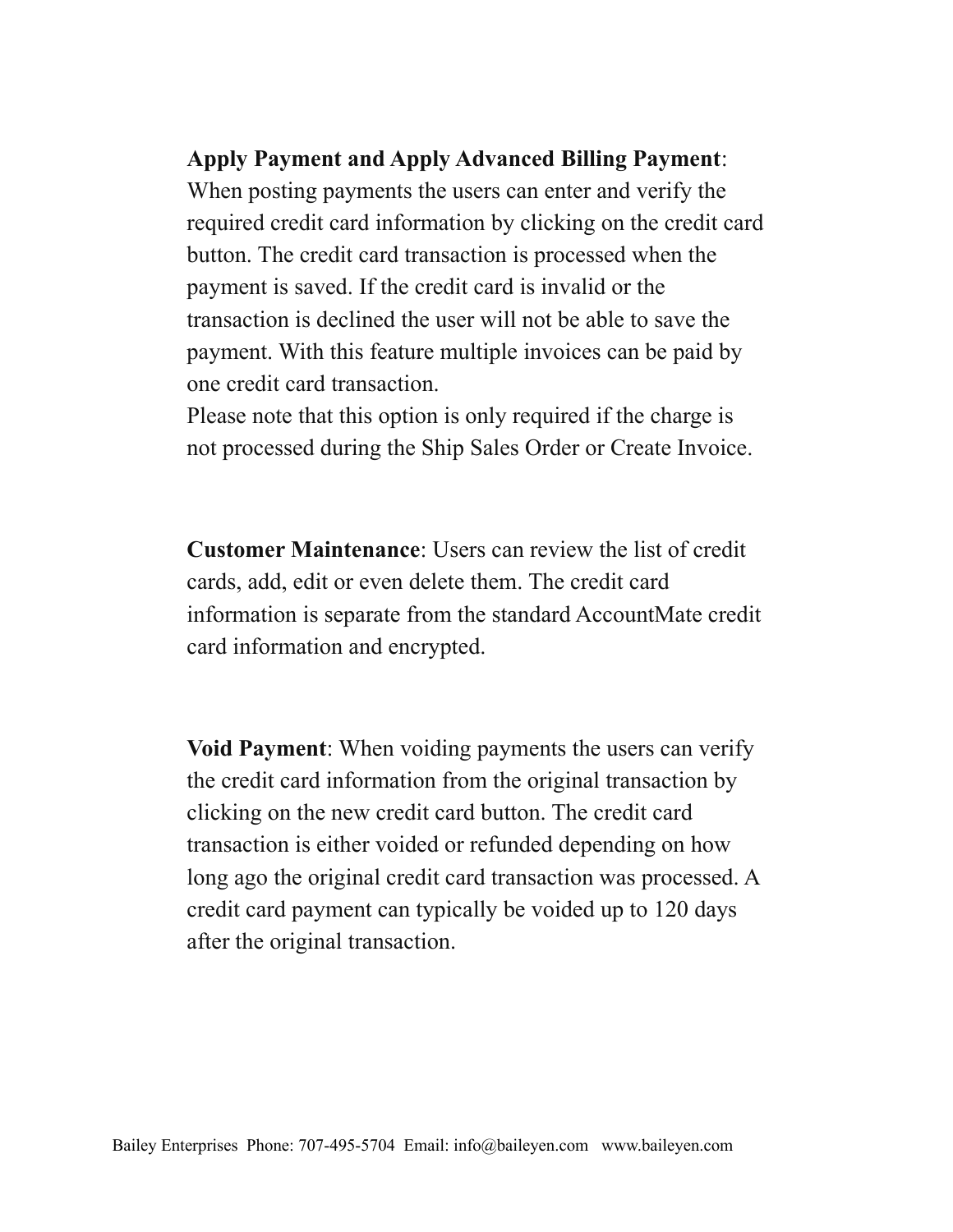**Credit Card Refund**: This feature allows users to refund monies back to consumer credit card typically up to 120 days after the original transaction. When refunding payments or Sales Returns created with Invoice numbers the user can verify the credit card information from the original transaction by clicking on the credit card button.

**Credit Card Transaction Log**: This report, located in the Accounts Receivable Payment Reports menu allows users to report on all credit card transaction activity generated by the system. Information on this report should balance with your settlement report provided by your credit card processor/gateway.

**Credit Card Processing Setup**: This setup function is located in the Accounts Receivable Housekeeping menu. Many options in this function allow the MKT Credit Card program to be customized to your business needs.